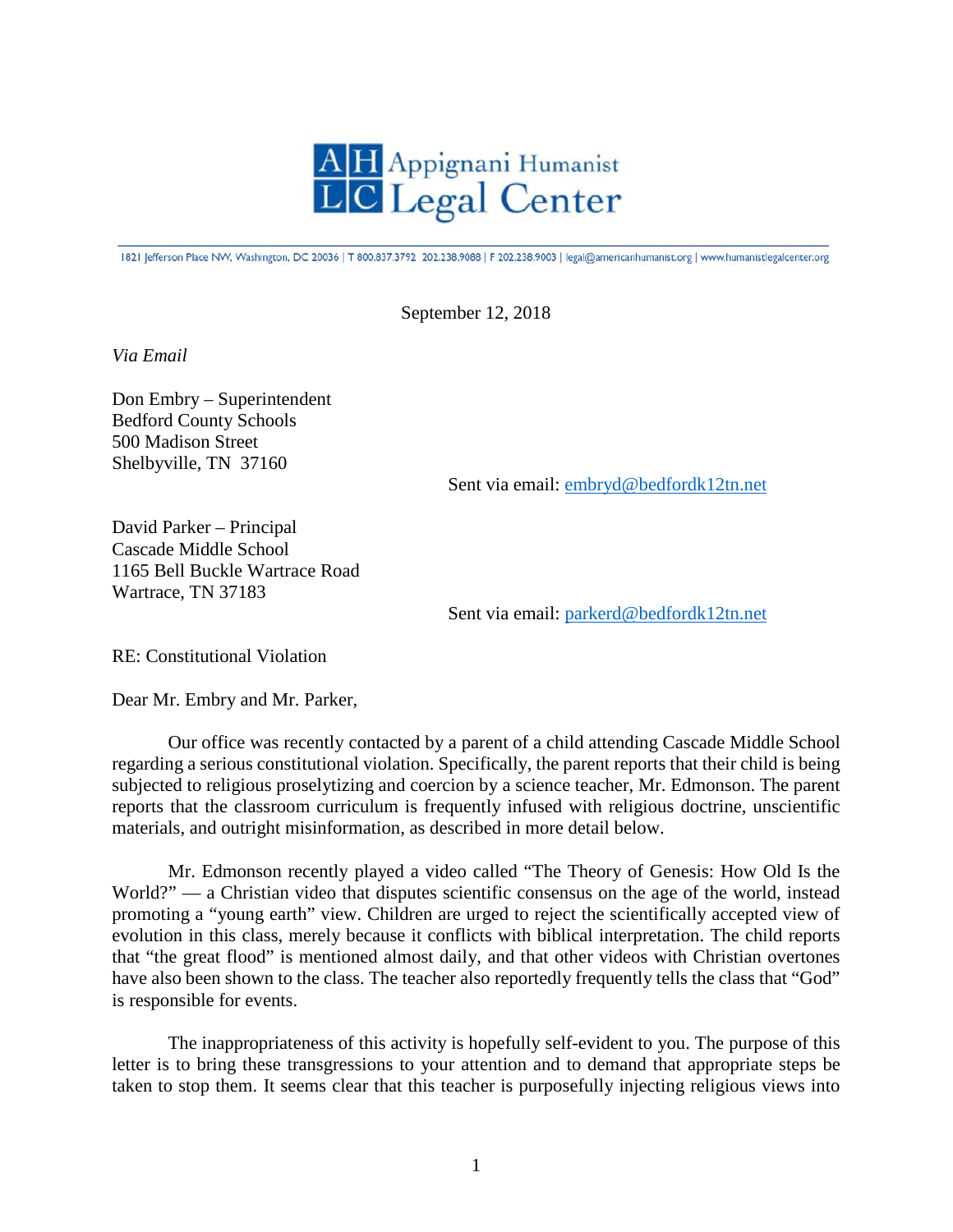the public school classroom, and if it continues your school district will face litigation to put it to a halt.

The American Humanist Association (AHA) is a national nonprofit organization with over 600,000 supporters and members across the country, including many in Tennessee. The mission of AHA's legal center is to protect one of the most fundamental principles of our democracy: the constitutional mandate requiring a separation of church and state. Our legal center includes a network of cooperating attorneys from around the country, including Tennessee, and we have litigated constitutional cases in state and federal courts from coast to coast.

The First Amendment's Establishment Clause "commands a separation of church and state." *Cutter v. Wilkinson*, 544 U.S. 709, 719 (2005). It requires the "government [to] remain secular, rather than affiliate itself with religious beliefs or institutions." *Cnty. of Allegheny v. ACLU,* 492 U.S. 573, 610 (1989). The government "may not promote or affiliate itself with any religious doctrine or organization," "discriminate among persons on the basis of their religious beliefs and practices." *Id.* at 590-91. "Neither a state nor the Federal Government can, openly or secretly, participate in the affairs of any religious organizations or groups and vice versa." *Everson v. Bd. of Ed*, 330 U.S. 1, 16 (1947). At the most fundamental level, the Establishment Clause prohibits the government from promoting "a point of view in religious matters" or otherwise taking sides between "religion and religion or religion and nonreligion." *McCreary Cnty. v. ACLU*, 545 U.S. 844, 860 (2005) (citations omitted).

Establishment Clause cases "have often stated the principle that the First Amendment forbids an official purpose to disapprove of a particular religion or of religion in general." *Church of the Lukumi Babalu Aye, Inc. v. City of Hialeah*, 508 U.S. 520, 532 (1992). It is firmly established that Establishment Clause protection "extends beyond intolerance among Christian sects – or even intolerance among 'religions' – to encompass intolerance of the disbeliever and the uncertain." *Wallace v. Jaffree*, 472 U.S. 38, 52-54 (1985). [1](#page-1-0)

To comply with the Establishment Clause, governmental activity must pass the *Lemon*  test,<sup>[2](#page-1-1)</sup> pursuant to which it must: (1) have a secular purpose; (2) not have the effect of advancing or endorsing religion; and (3) not foster excessive entanglement with religion. *Allegheny*, 492 U.S*.*  at 592. Government action "violates the Establishment Clause if it fails to satisfy any of these prongs." *Edwards v. Aguillard*, 482 U.S. 578, 583 (1987). In addition, in *Lee v. Weisman*, the Supreme Court formulated the separate "coercion test," declaring that "at a minimum, the

<span id="page-1-0"></span><sup>&</sup>lt;sup>1</sup> See also Allegheny, 492 U.S. at 615 (The Establishment Clause "guarantee[s] religious liberty and equality to the infidel, the atheist, or the adherent of a non-Christian faith such as Islam or Judaism."); *Sch. Dist. of Abington Twp. v. Schempp*, 374 U.S. 203, 216 (1963) ("this Court has rejected unequivocally the contention that the Establishment Clause forbids only governmental preference of one religion over another"); *Torcaso v. Watkins*, 367 U.S. 488, 495 (1961) ("We repeat and again reaffirm that neither a State nor the Federal Government" can "pass laws or impose requirements which aid all religions as against nonbelievers."). Thus, the "'disparate treatment of theistic and non-theistic religions is as offensive to the Establishment Clause as disparate treatment of theistic religions.'" *Am. Humanist Ass'n v. United States*, 63 F. Supp. 3d 1274, 1283 (D. Or. 2014) (citation omitted).

<span id="page-1-1"></span><sup>2</sup> The test is derived from *Lemon v. Kurtzman*, 403 U.S. 602, 612 (1971).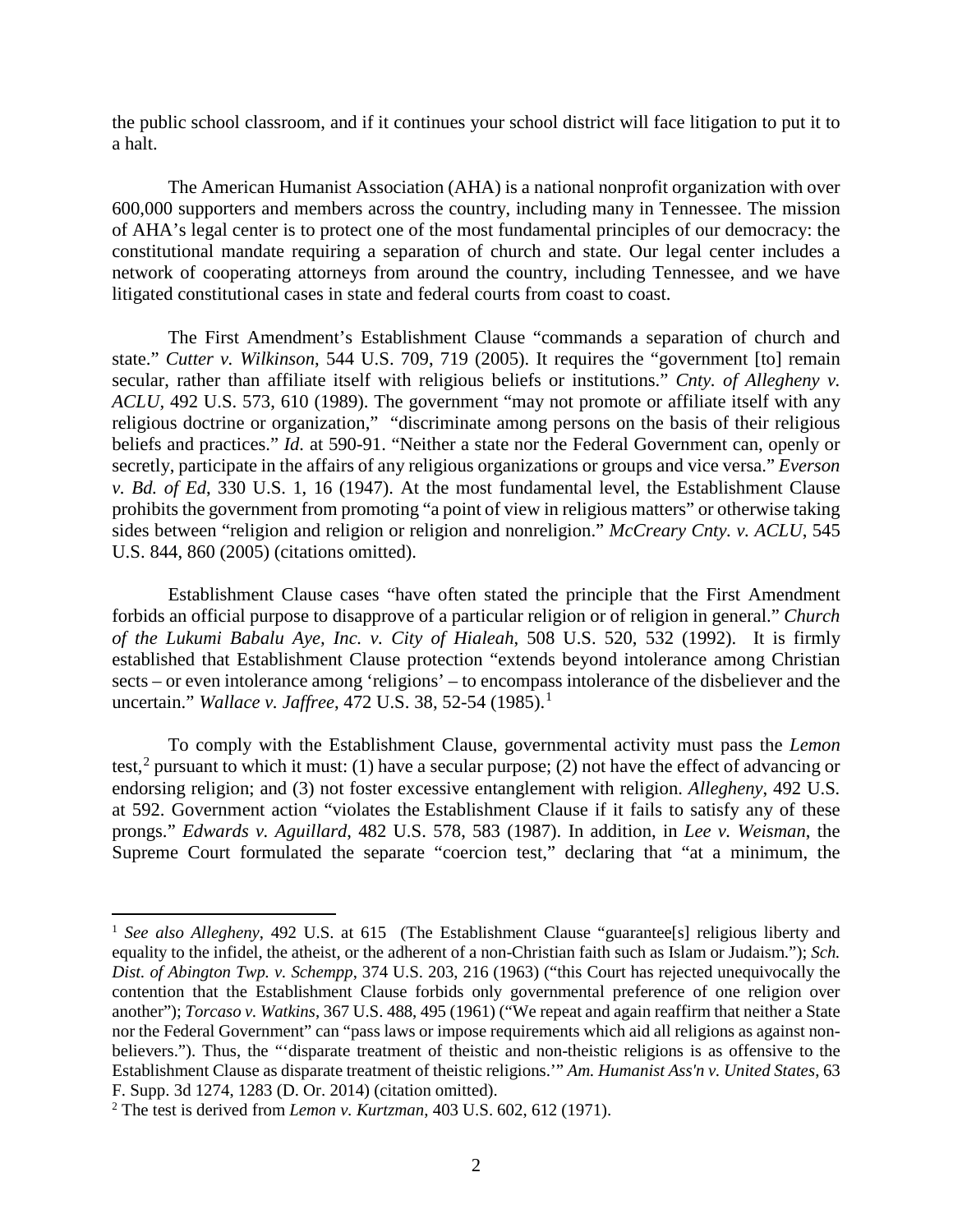[Establishment Clause] guarantees that government may not coerce anyone to support or participate in religion or its exercise." 505 U.S. 577, 587 (1992).

The Supreme Court "has been particularly vigilant in monitoring compliance with the Establishment Clause in elementary and secondary schools," *Edwards*, 482 U.S. at 583-84, where "there are heightened concerns with protecting freedom of conscience from [even] subtle coercive pressure." *Lee*, 505 U.S. at 592. *See Santa Fe Indep. Sch. Dist. v. Doe*, 530 U.S. 290, 303 (2000) (student-led, student-initiated prayers before high school football games unconstitutional); *Lee*, 505 U.S. 577 (1992) (nondenominational prayer at graduation unconstitutional); *McCollum v. Bd. of Ed.*, 333 U.S. 203, 231 (1948).

Furthermore, the Supreme Court has recognized parents' constitutionally-protected interest in guiding "the religious future and education of their children." *Wisconsin v. Yoder*, 406 U.S. 205, 232 (1972). Parents "entrust public schools with the education of their children, but condition their trust on the understanding" that they will not advance "religious views that may conflict with the private beliefs of the student and his or her family." *Edwards v. Aguillard*, 482 U.S. 578, 583- 84 (1987). *See Doe by Doe v. Beaumont Indep. Sch. Dis*t., 240 F.3d 462, 466-67 (5th Cir. 2001); *Bell v. Little Axe Indep. Sch. Dist.*, 766 F.2d 1391, 1398 (1985). The actions described above are thus "intrinsically unconstitutional" because they interfere "'with the rights of parents to raise their children according to family religious traditions.'" *M.B. v. Rankin Cty. Sch. Dist*., 2015 U.S. Dist. LEXIS 117289, at \*27-28 (S.D. Miss. 2015) (quoting *Sch. Dist. of Abington Twp. v. Schempp*, 374 U.S. 203, 226 (1963)).

"The State must be certain … that subsidized teachers do not inculcate religion." *Lemon*, 403 U.S. at 619. The Establishment Clause "absolutely prohibit[s] government-financed or government-sponsored indoctrination into the beliefs of a particular religious faith." *School Dist. v. Ball*, 473 U.S. 373, 385 (1985). Constitutional doctrine teaches that a school cannot endorse religion in the classroom, *Wallace*, 472 U.S. 38; *Stone*, 449 U.S. 39 (Ten Commandments display in public school unconstitutional); *Schempp*, 374 U.S. 203; *Engel*, 370 U.S. 421, or at events it hosts, *Santa Fe*, 530 U.S. 290; *Lee*, 505 U.S. 577. *See also Doe v. Elmbrook Sch. Dist*., 687 F.3d 840, 856 (7th Cir. 2012), *cert. denied*, 134 S. Ct. 2283 (2014).

School districts must not permit any "of its teachers' activities [to] give<sup>[]</sup> the impression that the school endorses religion." *Marchi v. Board of Coop. Educ. Servs.*, 173 F.3d 469, 477 (2d Cir. 1999). *See Karen B*, 653 F.2d 897; *Borden v. Sch. Dist.*, 523 F.3d 153, 174 (3rd Cir. 2008) (coach silently bowing head and kneeling while team prayed violated Establishment Clause); *Holloman v. Harland*, 370 F.3d 1252, 1285 (11th Cir. 2004) (teacher's practice of initiating silent prayer with her students violated Establishment Clause); *Doe v. Duncanville Indep. Sch. Dist*., 70 F.3d 402 (5th Cir. 1995). A teacher's "[religious] speech can be taken as directly and deliberately representative of the school." *Bishop v. Aronov*, 926 F.2d 1066, 1073 (11th Cir. 1991). School "officials have long been prohibited by the Establishment Clause from inserting religious exercises into school activities." *S.D. v. St. Johns Cnty. Sch. Dist*., 632 F. Supp. 2d 1085, 1093 (M.D. Fla. 2009). *Lee* and *Santa Fe* are "merely the most recent in a long line of cases carving out of the Establishment Clause what essentially amounts to a per se rule prohibiting public-school-related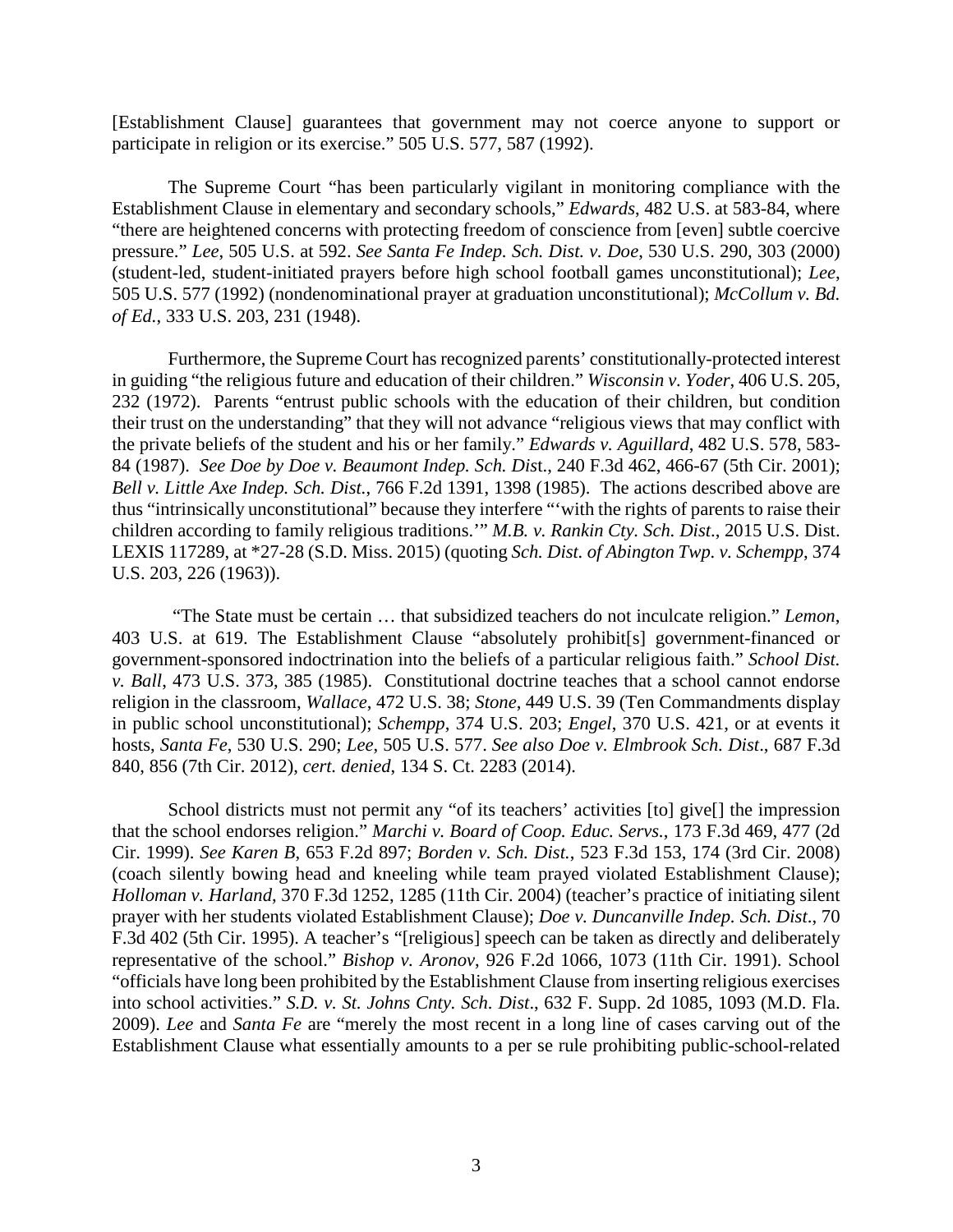or -initiated religious expression or indoctrination." *Doe v. Duncanville Indep. Sch. Dist*., 994 F.2d 160, 165 (5th Cir. 1993).[3](#page-3-0)

Simply "permit[ting] [a teacher] to discuss his religious beliefs with students during school time on school grounds would violate the Establishment Clause." *Peloza v. Capistrano Unified Sch. Dist.*, 37 F.3d 517, 522 (9th Cir. 1994). In *Roberts v. Madigan*, the Tenth Circuit held that a teacher's religious books on his desk "had the primary effect of...endorsement" even though his actions were "passive and *de minimis*" and "discreet." 21 F.2d 1047, 1056-58, 1061 (10th Cir. 1990). *See also Downing v. W. Haven Bd. of Educ*., 162 F. Supp. 2d 19, 27-28 (D. Conn. 2001) ("For the defendants to have permitted Downing to wear a shirt during classroom instruction that was emblazoned with the words 'JESUS 2000 - J2K' would likely have violated the Establishment Clause."). The teacher at issue here did not merely "discuss" his religious beliefs with students, which is alone violative, but continues to endorse God-belief to a captive audience of young students. Such actions plainly violate the *Lemon* test as well as the separate coercion test, *infra*.

Where, as here, the government promotes an "intrinsically religious practice," it "cannot" meet the secular purpose prong." *Jager v. Douglas Cnty. Sch. Dist*., 862 F.2d 824, 829-30 (11th Cir. 1989).<sup>[4](#page-3-1)</sup> A teacher's discussion of his religious beliefs with students before and after class "would not have a secular purpose." *Peloza*, 37 F.3d at 522. Necessarily then, a teacher's repeated promotion of God-belief *during* classtime—and worse, as part of the curriculum— reflects an impermissible purpose. *See Holloman v. Harland*, 370 F.3d 1252, 1285 (11th Cir. 2004) (a "teacher or administrator's intent to facilitate or encourage prayer in a public school is *per se* an unconstitutional intent to further a religious goal*.*"). *See also Santa Fe*, 530 U.S. at 309-10 ("infer[ring] that the specific purpose of the policy" permitting but not requiring student-led prayers was religious thus failing the purpose prong); *Treen*, 653 F.2d at 901 (5th Cir. 1981) (no secular purpose in authorizing teacher-initiated prayer at the start of school day) *aff'd*, 455 U.S. 913 (1982).

Yet, regardless of the purposes motivating it, the teacher's actions fail *Lemon*'s effect prong. The "effect prong asks whether, irrespective of government's actual purpose, the practice under review in fact conveys a message of endorsement or disapproval [of religion]." *Wallace v. Jaffree*, 472 U.S. 38, 56 n.42 (1985) (quotation marks omitted). The "prohibition against governmental endorsement of religion 'preclude[s] government from conveying or attempting to convey a message that religion or a particular religious belief is favored or preferred.'" *Allegheny*, 492 U.S. at 593 (citation omitted). Whether "the key word is 'endorsement' 'favoritism,' or 'promotion,' the essential principle remains the same. The Establishment Clause, at the very least,

<span id="page-3-0"></span><sup>3</sup> *See Santa Fe*, 530 U.S. at 294 (student prayers at football games unconstitutional); *Lee*, 505 U.S. at 580- 83 (1992) (prayers at graduation ceremonies unconstitutional); *Wallace v. Jaffree*, 472 U.S. 38, 40-42 (1985) (moment of silence to start school day unconstitutional); *Stone v. Graham*, 449 U.S. 39 (1980) (posting of Ten Commandments on classroom walls unconstitutional); *Sch. Dist. Abington v. Schempp*, 374 U.S. 203, 205 (1963) (daily scripture readings unconstitutional); *Engel v. Vitale*, 370 U.S. 421, 422-23 (1962) (school prayer unconstitutional); *Karen B. v. Treen*, 653 F.2d 897 (5th Cir. 1981), *aff'd*, 455 U.S. 913 (1982) (prayers by students and teachers in classroom unconstitutional)

<span id="page-3-1"></span><sup>4</sup> *See Stone*, 449 U.S. at 41; *Jaffree v. Wallace*, 705 F.2d 1526, 1534-35 (11th Cir. 1983), *aff'd* 472 U.S. 38 (1985); *N.C. Civil Liberties Union v. Constangy*, 947 F.2d 1145, 1150 (4th Cir. 1991)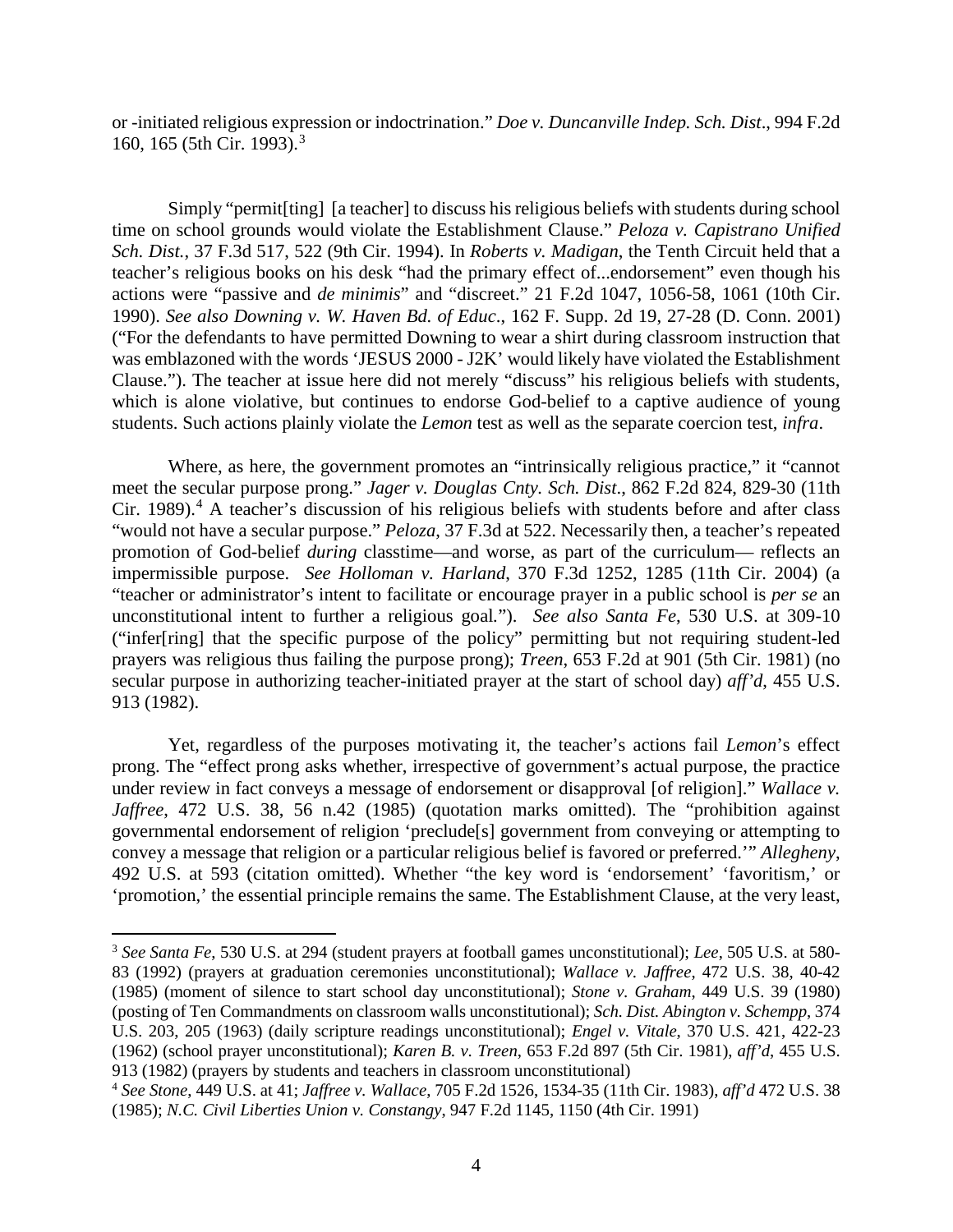prohibits government from appearing to take a position on questions of religious belief[.]" *Id.* at 593-94.

Even the "mere appearance of a joint exercise of authority by Church and State provides a significant symbolic benefit to religion," and, therefore, has the impermissible primary effect of advancing religion. *Larkin v. Grendel's Den*, 459 U.S. 116, 126-27 (1982). The Supreme Court has stated that:

an important concern of the effects test is whether the symbolic union of church and state effected by the challenged governmental action is sufficiently likely to be perceived by adherents of the controlling denominations as an endorsement, and by the nonadherents as a disapproval, of their individual religious choices.

*School Dist. v. Ball*, 473 U.S. 373, 390 (1985) (internal citation omitted).

It is settled law that teaching creationist or similar ideas in any guise in public schools violates the Establishment Clause*. See Epperson v. Arkansas*, 393 U.S. 97 (1968) (holding that a statute that forbids the teaching of evolution in public schools violates the Establishment Clause); *Edwards*, 482 U.S. 578 (holding that a statute requiring the teaching of creationism alongside evolution in public schools violates the Establishment Clause); *Freiler v. Tangipahoa Parish Bd. of Educ*., 185 F. 3d 337, 346 (5th Cir. 1999) (holding that a required disclaimer to be read before evolution lessons in public schools that states that they were "not intended to influence or dissuade the Biblical version of Creation" and that urged students "to exercise critical thinking and gather all information possible and closely examine each alternative" violates the Establishment Clause because it "protect[s] and maintain[s] a particular religious viewpoint").<sup>[5](#page-4-0)</sup>

In *Kitzmiller*, 400 F. Supp. 2d 707, for instance, the court held that "teaching about supposed gaps and problems in evolutionary theory are creationist religious strategies that evolved from earlier forms of creationism," and that therefore, such teachings constitute "an endorsement of a religious view" in violation of the Establishment Clause.

The same reasoning underlying these cases applies with equal force to teacher informing the class that "God" is responsible for events. *Cf. Grossman v. South Shore Public Sch. Dist*., 507 F.3d 1097 (7th Cir. 2007) (upholding school's decision not to renew the contract of school guidance counselor who replaced educational literature about contraceptives with religious literature on abstinence). "Teachers and other public school employees have no right to make the promotion of religion a part of their job description and by doing so precipitate a possible violation of the First Amendment's establishment clause[.]" *Id.* at 1099-1100. This includes any speech or conduct that "endorses a particular religion and is an activity 'that students, parents, and members of the public might reasonably perceive to bear the imprimatur of the school.'" *Roberts*, 921 F. 2d at 1055 (quoting *Hazelwood School Dist. v. Kuhlmeier*, 484 U.S. 260, 271 (1988)).

<span id="page-4-0"></span><sup>5</sup> *See also Webster v. New Lenox Sch. Dist.*, 917 F.2d 1004, 1008 (7th Cir. 1990) (upholding school board's prohibition on the teaching of creation science to junior high students); *Peloza*, 37 F.3d at 521 (requiring that a public school teacher to teach evolution and not creationism does not violate the First Amendment); *Kitzmiller v. Dover Area Sch. Dist*., 400 F. Supp. 2d 707 (M.D. Pa. 2005) (holding that it was unconstitutional to teach Intelligent Design as an alternative to evolution in public school).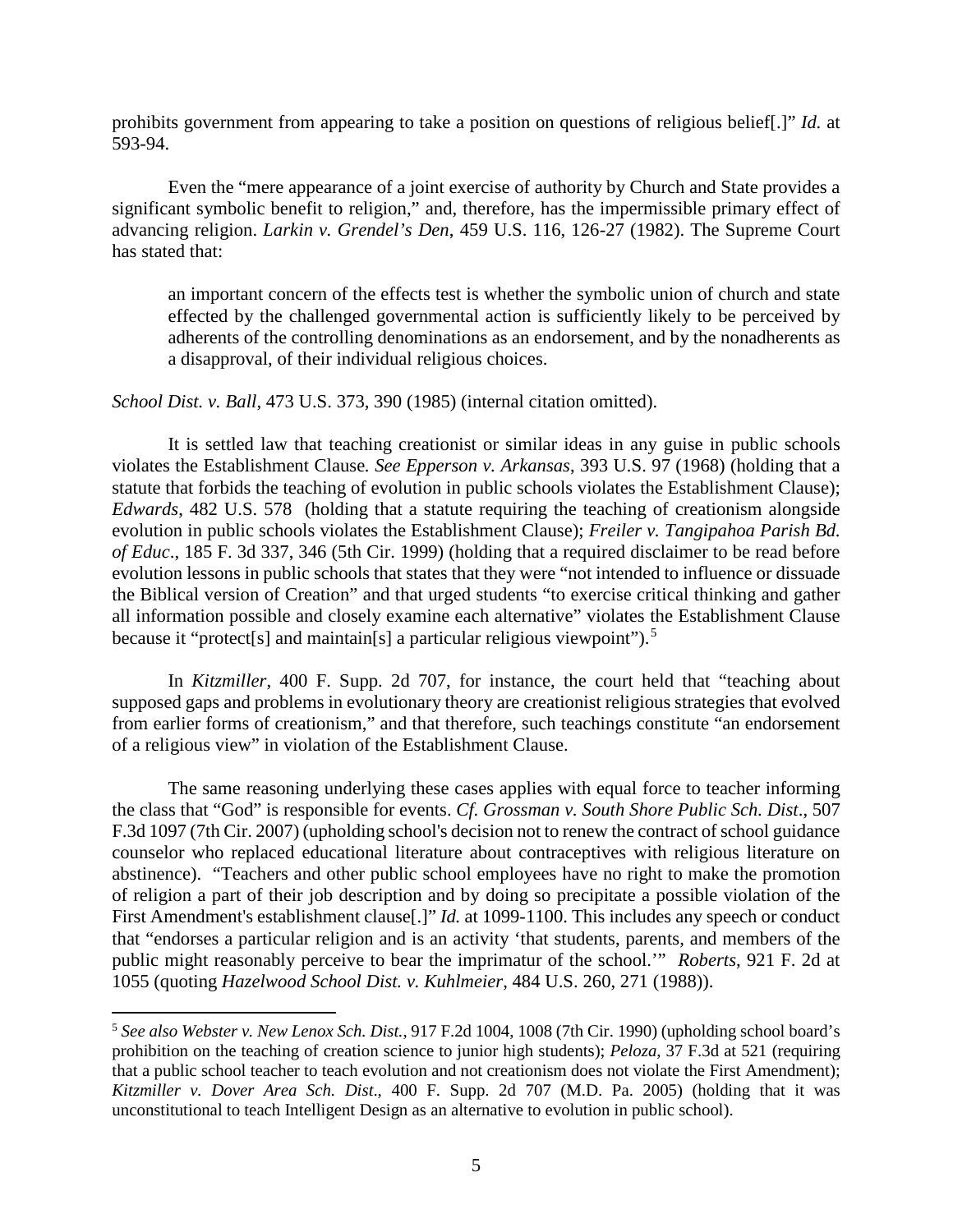A "mere message of disapproval" suffices "for an Establishment Clause violation." *Catholic League v. City & Cnty. of San Francisco*, 624 F.3d 1043, 1057 (9th Cir. 2009). In the present matter, the teacher unmistakably sent a message of disapproval of atheism, thus failing *Lemon*'s effect prong. The court in *Treen* held that *Lemon*'s effect prong was violated by a teacher "encouraging observance of a religious ritual in the classroom." 653 F.2d at 901. In *Holloman*, the Eleventh Circuit similarly ruled that a teacher's "prayer requests" violated the second prong of *Lemon* because "the effect of her behavior was clearly to promote praying, a religious activity." 370 F.3d at 1286.

The third *Lemon* prong, the question of excessive government entanglement with religion, is also violated here, as it is obviously inappropriate for an on-the-job public school teacher to be inexplicably promoting one particular religious view. *See Duncanville*, 70 F.3d at 406 (faculty's participation in "prayers improperly entangle[d] [the school] in religion"); *Karen B*., 653 F.2d at 902 (permitting teachers to lead prayers would result in "excessive governmental entanglement with religion."); *Mellen v. Bunting*, 327 F.3d 355, 375 (4th Cir. 2003) (university's sponsorship of prayer failed "*Lemon's* third prong."); *Jabr v. Rapides Parish Sch. Bd*., 171 F. Supp. 2d 653, 661 (W.D. La. 2001) ("[t]eachers, who did not actively participate in Bible distribution, but merely observed non-school personnel distribute the material, became excessively entangled with religion in violation of the Establishment Clause."). Like the Establishment Clause generally, the prohibition on excessive government entanglement with religion "rests upon the premise that both religion and government can best work to achieve their lofty aims if each is left free from the other within its respective sphere." *McCollum*, 333 U.S. at 212.

Finally, the teacher's religious activities violate the Establishment Clause under the coercion test. *Lee*, 505 U.S. at 587-99. [6](#page-5-0) In *Lee*, the Court held that a public school's inclusion of a nonsectarian prayer in a graduation ceremony was unconstitutionally coercive, even though the event was technically voluntary and students were not required to participate in the prayer. *Id.* at 586. The "State exerts great authority and coercive power…because of the students' emulation of teachers as role models and the children's susceptibility to peer pressure." *Edwards*, 482 U.S. at 584. The "symbolism of a union between church and state is most likely to influence children of tender years." *Ball*, 473 U.S. at 390. Elementary and middle school students are "vastly more impressionable than high school or university students." *Bell v. Little Axe Indep. Sch. Dist*., 766 F.2d 1391, 1404 (10th Cir. 1985)*. See Peck v. Upshur Cnty. Bd. of Educ*., 155 F.3d 274, 288 n\* (4th Cir. 1998) (equal access policy violated Establishment Clause "in the elementary schools" but not high schools, reasoning: "because children of these ages may be unable to fully recognize and appreciate the difference between government and private speech" the school's "policy could more easily be (mis)perceived as endorsement rather than as neutrality."). *See also Walz v. Egg Harbor Twp. Bd. of Educ*., 342 F.3d 271, 277 (3d Cir. 2003) (explaining that in "an elementary school" the line "between school-endorsed speech and merely allowable speech is blurred" and that "[w]hile 'secondary school students are mature enough and are likely to understand that a school

<span id="page-5-0"></span><sup>6</sup> "[C]oercion is not necessary to prove an Establishment Clause violation." *Id.* at 604 (Blackmun, J., concurring). *See Schempp*, 374 U.S. at 223 ("a violation of the Free Exercise Clause is predicated on coercion while the Establishment Clause violation need not be so attended."); *Santa Fe*, 168 F.3d at 818 ("we are not required to determine that such public school prayer policies also run afoul of the Coercion Test.").